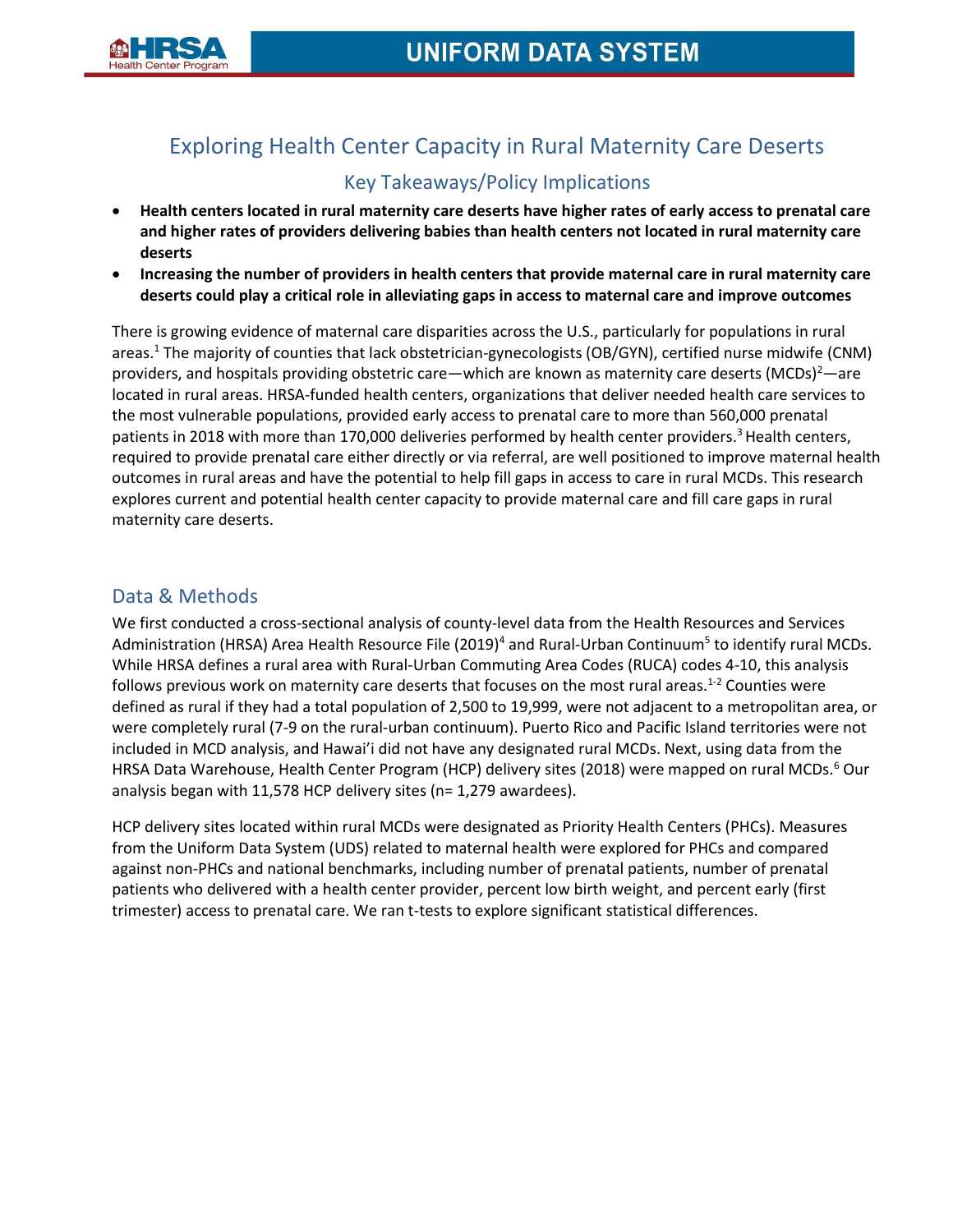| Health         | # of HCP     | Average # of   | Average #   | Average #  | %          | % Early  | % Low        |
|----------------|--------------|----------------|-------------|------------|------------|----------|--------------|
| Centers        | Delivery     | Patients per   | Prenatal    | Patients   | Prenatal   | Access   | <b>Birth</b> |
|                | <b>Sites</b> | Awardee        | Patents per | Delivering | Patients   | to       | Weight       |
|                | (Awardees)   | (Total         | Awardee     | per        | Delivering | Prenatal |              |
|                |              | patients)      | (Total      | Awardee    |            | Care     |              |
|                |              |                | patients)   | (Total     |            |          |              |
|                |              |                |             | patients)  |            |          |              |
| All            | 11,578       | 22,745         | 441         | 234        | 53.2%      | 73.9%    | 8.0%         |
|                | (1, 264)     | (27, 485, 207) | (557, 281)  | (296, 284) |            |          |              |
| Non-PHCs       | 10,959       | 22,424         | 476         | 253        | 53.1%      | 73.5%    | 7.9%         |
|                | (1,081)      | (24, 240, 710) | (526, 477)  | (151, 674) |            |          |              |
| <b>PHCs</b>    | 785          | 16,965         | 188         | 103        | 54.6%      | 78.4%*   | 9.1%         |
|                | (198)        | (3,358,997)    | (37,263)    | (20, 432)  |            |          |              |
| <b>AK PHCs</b> | 109          | 3,898          | 68          | 39         | 56.7%      | 79.0%    | 10.2%        |
|                | (16)         | (62,373)       | (1,091)     | (619)      |            |          |              |

### Table 1. Priority Health Center (PHCs) Characteristics

\*Early Access to Prenatal Care is significantly higher for PHCs compared to non-PHCs at p<.001

## Results

We identified 785 PHCs (198 awardees) in 311 rural MCDs. Eleven of these PHCs had no prenatal patients and eight PHCs had at least one prenatal patient but did not have a patient that delivered with a health center provider. Figure 1 displays the geographic distribution of MCDs and PHCs. The majority of PHCs are in the eastern half of the U.S., yet large numbers of MCDs in the central and western U.S. are without health centers, including the entire states of Nevada, Wyoming, and Indiana. Alaska is a notable exception, as it has PHCs throughout the state providing care in MCDs. Table 1 displays the characteristics of PHCs compared to non-PHCs. Overall, in 2018, PHCs in MCDs had 37,263 prenatal patients, 20,342 (54.6%) of whom delivered with a health center provider, which was higher than non-PHCs, but not significantly different. PHCs had significantly higher rates of prenatal patients with early (first trimester) access to care (78.4% vs. 73.5%, p<.001), though higher rates of low birth weight babies was not statistically significant (9.1% vs. 8.0%, both unadjusted). While more than one-half of MCDs (53.7%) did not have any health center presence, the majority of MCDs had at least one health center in adjacent counties.